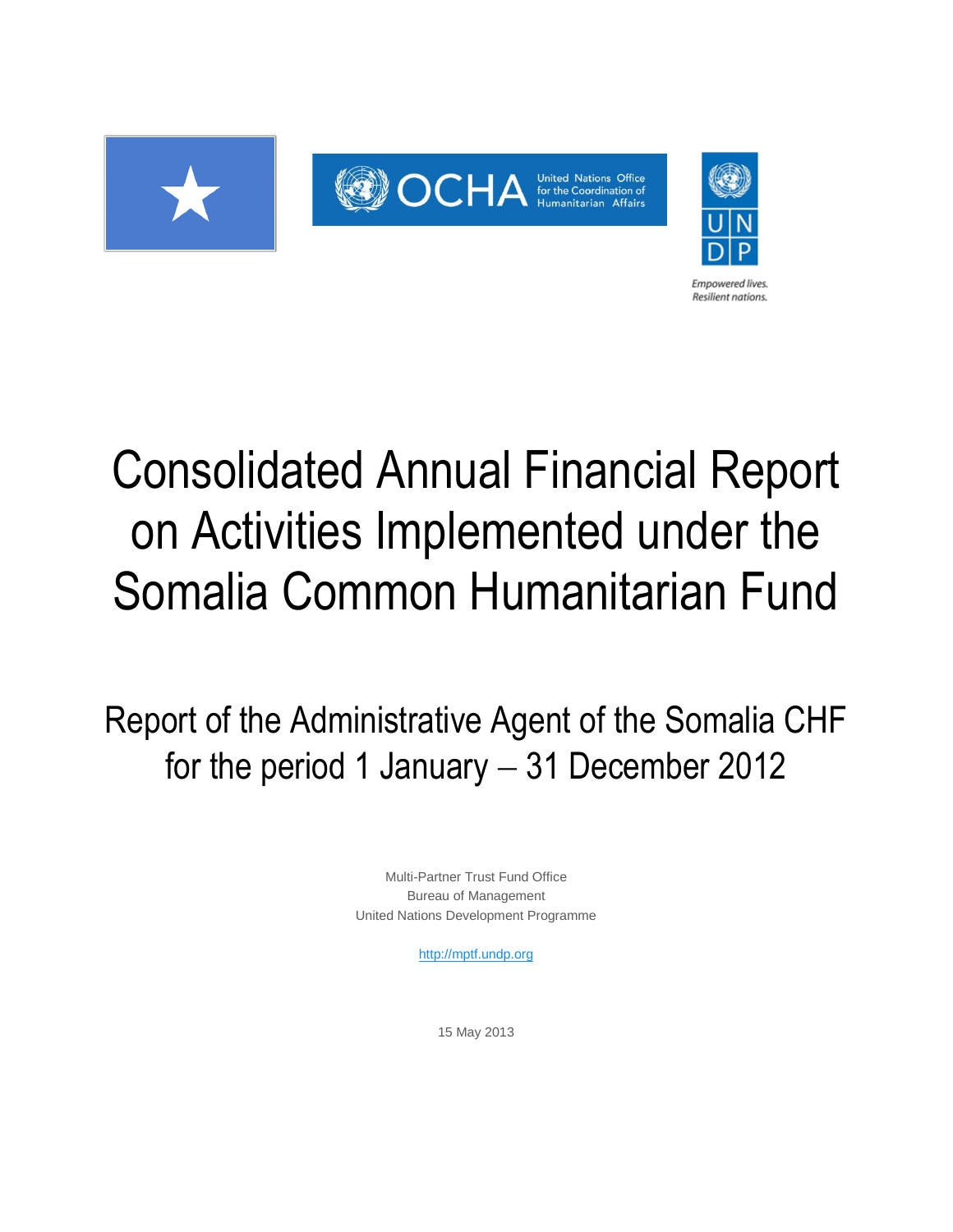# **PARTICIPATING UN ORGANIZATIONS**

Food and Agriculture Organization

|--|

|                                                         | (FAO)                                                             |
|---------------------------------------------------------|-------------------------------------------------------------------|
| unicef <sup>®</sup>                                     | United Nations Children's Fund<br>(UNICEF)                        |
| <b>Empowered lives</b><br>Resilient nations.            | <b>United Nations Development</b><br>Programme (UNDP)             |
|                                                         | <b>United Nations Human Settlements</b><br>Programme (UN-HABITAT) |
|                                                         | United Nations High Commissioner<br>for Refugees (UNHCR)          |
| <b>OOCHA</b>                                            | UN Office for the Coordination of<br>Humanitarian Affairs (OCHA)  |
| <b>NUNOPS</b>                                           | United Nations Office for Project<br>Services (UNOPS)             |
| <b>OB UNFP</b>                                          | United Nations Population Fund<br>(UNFPA)                         |
| <b>Jnited Nations</b><br><b>Norld Food</b><br>Programme | World Food Programme (WFP)                                        |
| World Health<br>Organization                            | World Health Organization (WHO)                                   |
|                                                         |                                                                   |

# **PARTICIPATING NON-UN ORGANIZATIONS**



International Organization for Migration (IOM)

# **CONTRIBUTORS**



Australian Agency for International Development (AusAID)



Denmark

Azerbaijan

Finland

Germany







Guyana Irish AID Italy **Netherlands** Norway Poland Swedish International Development Cooperation (Sida)



 $\overline{\mathbf{z}}$ 

Swiss Agency for Development and Cooperation (SDC) UK Department For International Development (DFID)

Private Sector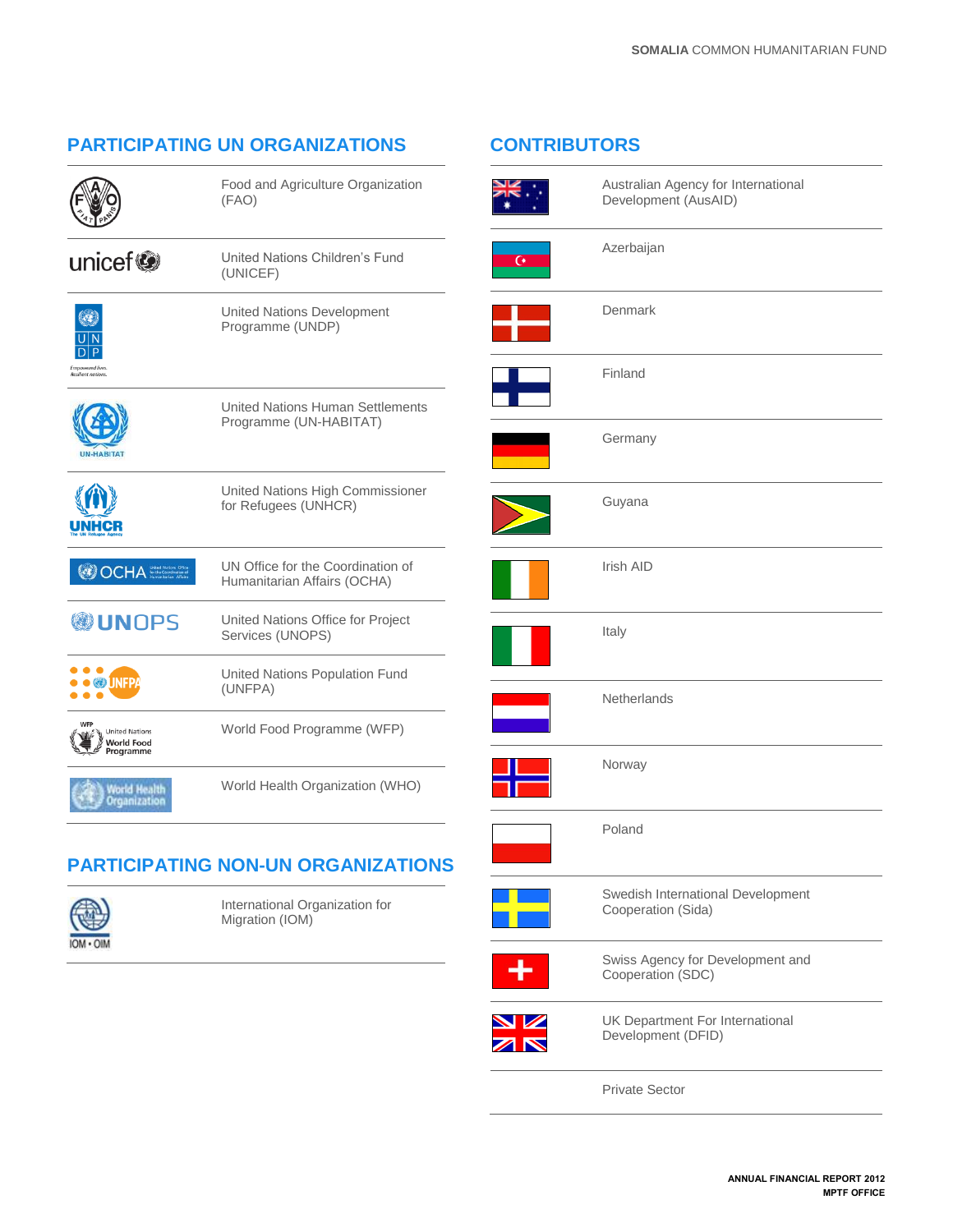# **DEFINITIONS**

#### **Approved Project**

A project document, including budget, etc., that is approved by the Humanitarian Coordinator for fund allocation purposes.

#### **Delivery rate**

A financial indicator of the percentage of funds that have been utilized by comparing the expenditures reported by a Participating Organization against the 'net funded amount' (i.e. the amount transferred to the Participating Organization by the MPTF Office, less any refunds transferred back by the Participating Organization). The delivery rate may be calculated for an individual project within a Fund or for a Participating Organization across a Fund.

#### **Contributor Commitment**

An amount intended to be contributed by a contributor to a Fund based on a signed Standard Administrative Arrangement (SAA) with the UNDP Multi-Partner Trust Fund Office (MPTF Office), in its capacity as the Administrative Agent of the Somalia CHF. The commitment may have been fulfilled through a deposit received from the contributor to the Fund or expected to be fulfilled through a future deposit.

#### **Contributor Deposit**

A deposit of cash for the Fund received and applied by the UNDP MPTF Office.

#### **Indirect support costs**

A general cost that cannot be directly related to any particular project or activity of the Participating Organizations. As per UNDG policy, all UN entities may charge a maximum of 7 percent as indirect costs.

#### **Managing Agent**

A UN Organization that has signed the MOU as a Participating UN Organization (PUNO) and performs an oversight function vis-à-vis NGOs receiving funding. In the case of the Somalia CHF OCHA is the Managing Agent. The Managing Agent has the same obligations as any other PUNO that has signed the MOU, including for reporting.

#### **Net funded amount**

The amount transferred to the Participating Organization by the MPTF Office, less any refunds transferred back by the Participating Organization.

#### **Participating Organizations**

The Organizations that have signed a Memorandum of Understanding with the UNDP MPTF Office.

#### **Project Expenditure**

The sum of expenses reported by all Participating Organizations irrespective of which basis of accounting each Participating Organization follows.

#### **Total Approved Budget**

Amount approved by the Humanitarian Coordinator.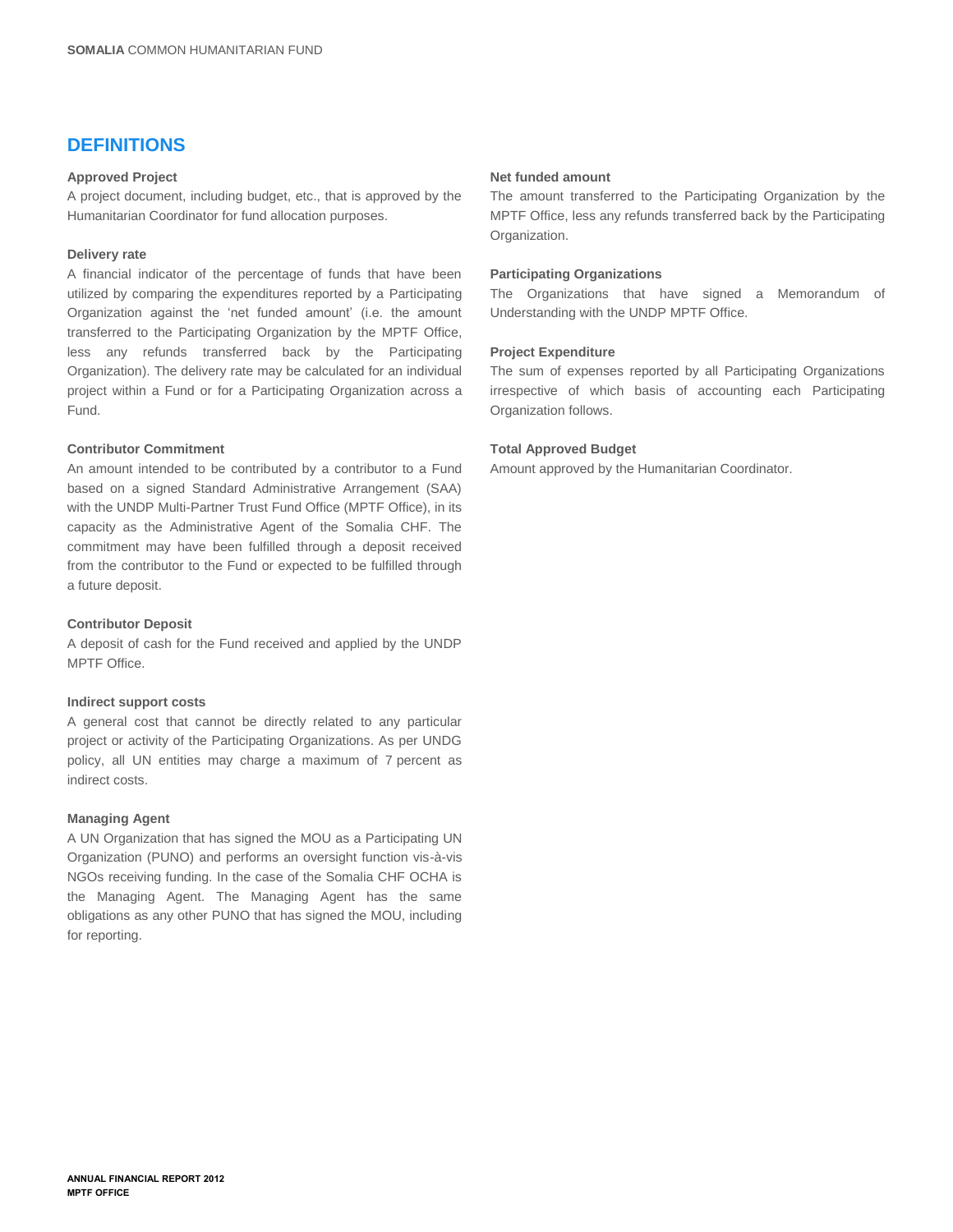# **CONTENTS**

|    | 4.1 | Administrative Agent (Fund-level) Earned Interest 4   |  |
|----|-----|-------------------------------------------------------|--|
|    | 4.2 | Interest Earned by Participating Organizations 4      |  |
|    |     |                                                       |  |
|    | 5.1 | Transfers to Participating Organizations 5            |  |
|    |     |                                                       |  |
| 6. |     | Expenditure Reported by Participating Organizations 7 |  |
|    | 6.1 | Overall Expenditure and Financial Delivery Rates 7    |  |
|    | 6.2 | Total Expenditure Reported by Category 9              |  |
|    |     |                                                       |  |
|    |     |                                                       |  |

# <span id="page-3-0"></span>**1. INTRODUCTION**

This Consolidated Annual Financial Report of the Somalia Common Humanitarian Fund (Somalia CHF) is prepared by the United Nations Development Programme (UNDP) Multi-Partner Trust Fund Office (MPTF Office) in fulfillment of its obligations as Administrative Agent of the Somalia CHF, contained under the Somalia CHF Guidelines, the Memorandum of Understanding (MOU) signed between the UNDP MPTF Office and the Participating Organizations, and the Standard Administrative Arrangements (SAAs) signed with contributors.<sup>1</sup>

The MPTF Office, as Administrative Agent for the Somalia CHF, is responsible for concluding an MOU with Participating Organizations and SAAs with contributors. It receives, administers and manages contributions from contributors, and disburses these funds to the Participating Organizations in accordance with the decisions of the Humanitarian Coordinator (HC). The Administrative Agent prepares and submits annual consolidated financial reports, as well as regular financial statements on the Somalia CHF account to the HC, for transmission to contributors.

This consolidated financial report covers the period 1 January to 31 December 2012 and provides financial data on progress made in the implementation of projects funded by the Somalia CHF. It is posted on the MPTF Office GATEWAY [\(http://mptf.undp.org/](http://mptf.undp.org/factsheet/fund/HSO10)  [factsheet/fund/HSO10\)](http://mptf.undp.org/factsheet/fund/HSO10).

 1 This Report has been shared by the Administrative Agent with the Humanitarian Coordinator for Somalia, and OCHA for inclusion in the final Somalia CHF Annual Report. For increased public transparency, it is posted on the MPTF Office GATEWAY [\(mptf.undp.org\).](http://mdtf.undp.org/factsheet/fund/HSO10)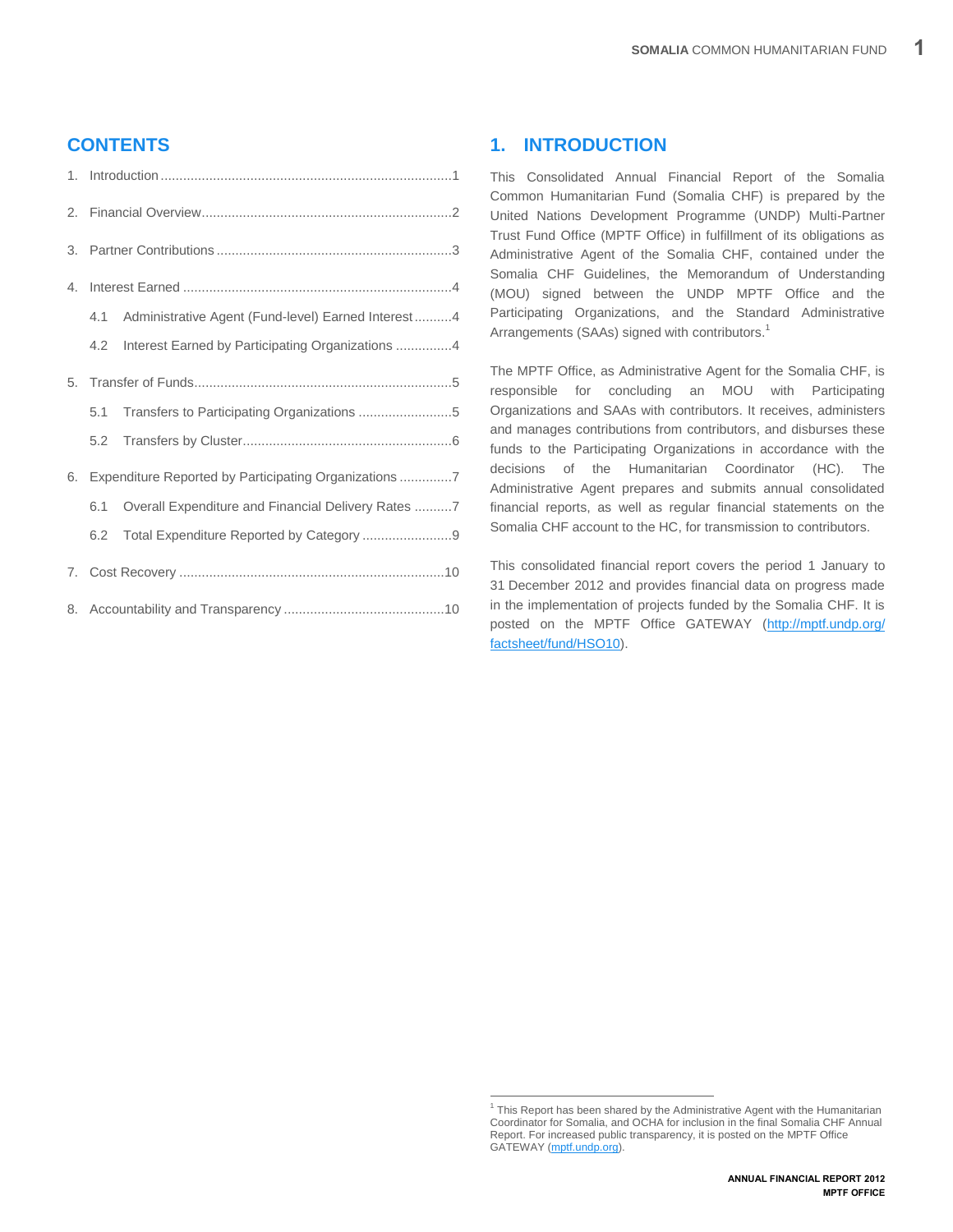# <span id="page-4-0"></span>**2. FINANCIAL OVERVIEW**

The Somalia CHF was established in May 2010, as an upgrade of the Humanitarian Response Fund (HRF) in Somalia to a larger and more strategic Common Humanitarian Fund.

By the end of 2012, total contributions of US\$ 201.86 million have been received from fifteen contributors as further described in Section 3.

Table 1 provides an overview of the overall sources, uses, and balance of the Somalia CHF as of 31 December 2012. Out of US\$ 201.86 million received from contributors, US\$ 198.55 million has been transferred to the Participating Organizations.

Apart from contributions, the Somalia CHF also receives funds from interest income earned on the balance of funds. Earned interest comprises two sources of interest income: (1) interest earned on the balance of funds held by the Administrative Agent; and (2) interest earned on the balance of funds held by Participating Organizations where the Financial Regulations and Rules of the Participating Organization permit remittance of interest. By the end of 2012, the earned interest amounted to US\$ 495,313. All interest credited to the Fund is used for additional projects as determined by the Humanitarian Coordinator.

The Administrative Agent (AA) fee is charged at the standard rate of 1 percent of contributions received. In 2012, the AA fees charged to the Somalia CHF totaled US\$ 710,142.

### **Table 1: Financial Overview for the period ending 31 December 2012 (in US Dollars)**

| <b>Sources of Funds</b>                                  | Annual 2011 | Annual 2012    | <b>Cumulative</b> |
|----------------------------------------------------------|-------------|----------------|-------------------|
|                                                          |             |                |                   |
| <b>Gross Contributions</b>                               | 99,666,477  | 71,014,223     | 201,862,374       |
| <b>Fund Earned Interest Income</b>                       | 176,644     | 194,617        | 476,991           |
| Interest Income received from Part Organizations         |             | 18,322         | 18,322            |
| Refunds by Administrative Agent to Contributors          |             |                |                   |
| Fund balance transferred to another MPTF                 |             |                |                   |
| <b>Other Revenues</b>                                    |             |                |                   |
| <b>Total: Sources of Funds</b>                           | 99,843,122  | 71,227,162     | 202,357,687       |
| <b>Use of Funds</b>                                      |             |                |                   |
| <b>Transfer to Participating Organizations</b>           | 87,285,047  | 90,553,586     | 198,549,902       |
| Refunds received from Participating Organizations        |             | (11, 441)      | (11, 441)         |
| <b>Net Funded Amount to Participating Organizations</b>  | 87,285,047  | 90,542,145     | 198,538,461       |
| Admin Agent Fees                                         | 996,665     | 710,142        | 2,018,624         |
| Direct Costs: (Secretariatetc.)                          |             |                |                   |
| <b>Bank Charges</b>                                      | 1,201       | 1,433          | 2,634             |
| <b>Other Expenditures</b>                                |             |                |                   |
| <b>Total: Uses of Funds</b>                              | 88,282,913  | 91,253,720     | 200,559,718       |
| Change in Fund cash balance with Admin Agent             | 11,560,209  | (20, 026, 558) | 1,797,968         |
| Opening Fund balance (1 January)                         | 10,264,317  | 21,824,526     |                   |
| <b>Closing fund balance (31 December)</b>                | 21,824,526  | 1,797,968      | 1,797,968         |
| Net Funded Amount to Participating Organizations         | 87,285,047  | 90,542,145     | 198,538,461       |
| Participating Organizations' Expenditure                 | 88,427,978  | 75,255,709     | 175,818,796       |
| <b>Balance of Funds with Participating Organizations</b> |             |                | 22,719,665        |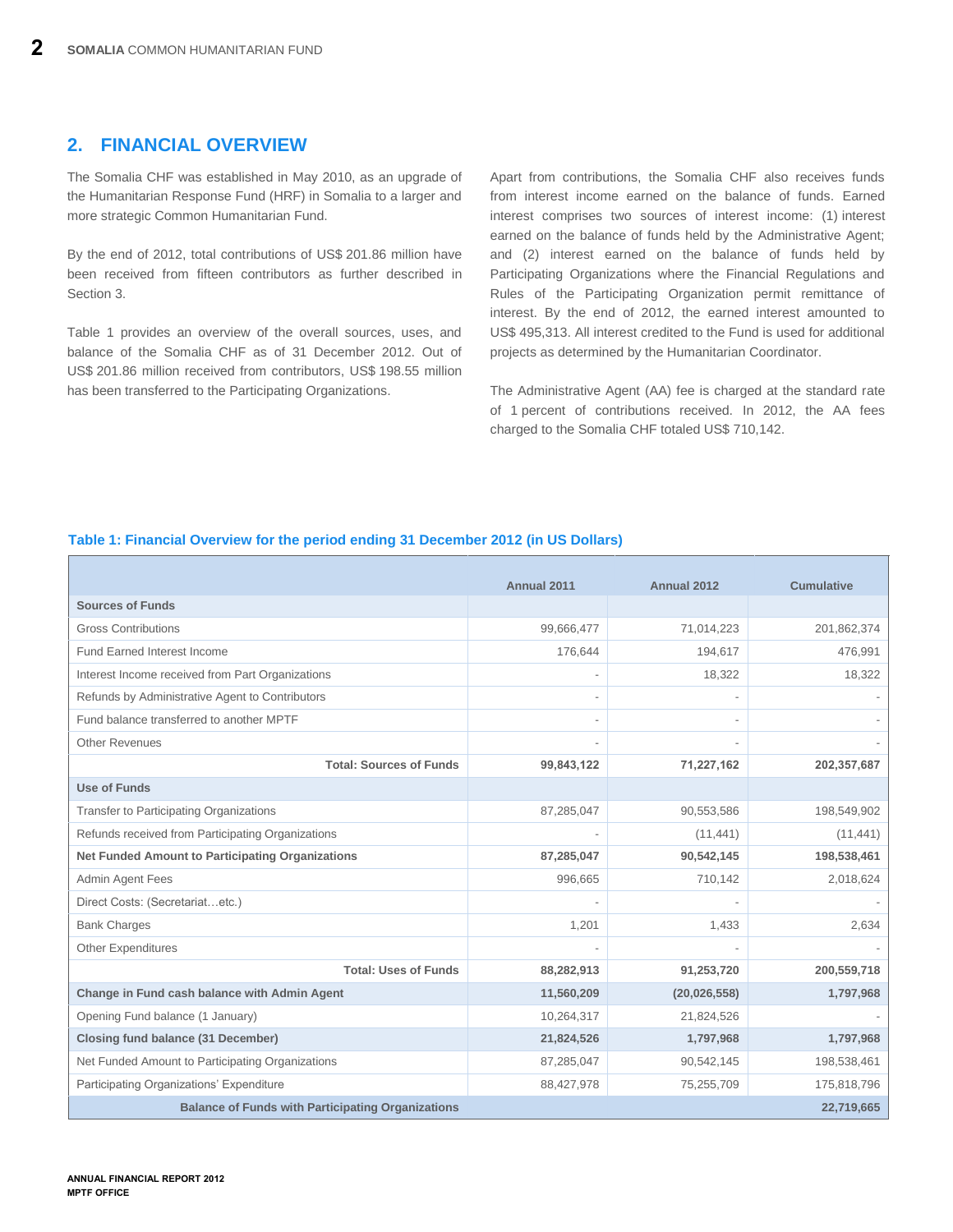# <span id="page-5-0"></span>**3. PARTNER CONTRIBUTIONS**

Table 2 displays the breakdown of the received contributions. The Somalia CHF is currently being financed by fifteen contributors that have signed SAAs, namely the Governments of Azerbaijan, Denmark, Finland, Germany, Guyana, Italy, Netherlands, Norway, and Poland, the Australian Agency for International Development (AusAID), the UK's Department for International Development (DFID), the Irish Aid, Swedish the International Development Cooperation Agency (Sida), the Swiss Agency for Development & Cooperation (SDC), and a private individual. **In 2012 Somalia CHF received US\$ 71.01 million in contributions**, bringing the total fund contributions to US\$ 201.86 million.

## **Contributors Deposits Prior Years as of 31 Dec 2011 Current Year Jan – Dec 2012 Total** AusAid 3,098,400 9,154,900 12,253,300 Azerbaijan 100,000 - 100,000 Denmark 15,518,793 5,332,480 20,851,273 DFID 38,748,523 25,086,400 63,834,923 Finland 5,428,200 3,990,600 9,418,800 Germany 1 - 2,529,700 2,529,700 Guyana 75,000 - 75,000 Irish Aid 4,695,630 4,291,700 8,987,330 Italy 2,618,000 - 2,618,000 Netherlands 27,742,657 8,500,000 36,242,657 Norway 17,359,803 3,474,032 20,833,835 Poland 297,921 - 297,921 Private sector 10,000 - 10,000 Sida 10,844,650 6,852,960 17,697,610 SDC 4,310,574 1,801,452 6,112,026 Grand Total **:** 130,848,151 71,014,223 201,862,374

#### **Table 2: Contributions (in US Dollars)**

As shown in Figure 1, the four biggest contributors to the Somalia CHF have been DFID (31.6 percent), the Netherlands (18.0 percent), Norway (10.3 percent) and Denmark (10.3 percent).

## **Figure 1: Deposits by Contributor, cumulative as of 31 December 2012 (in percentages)**

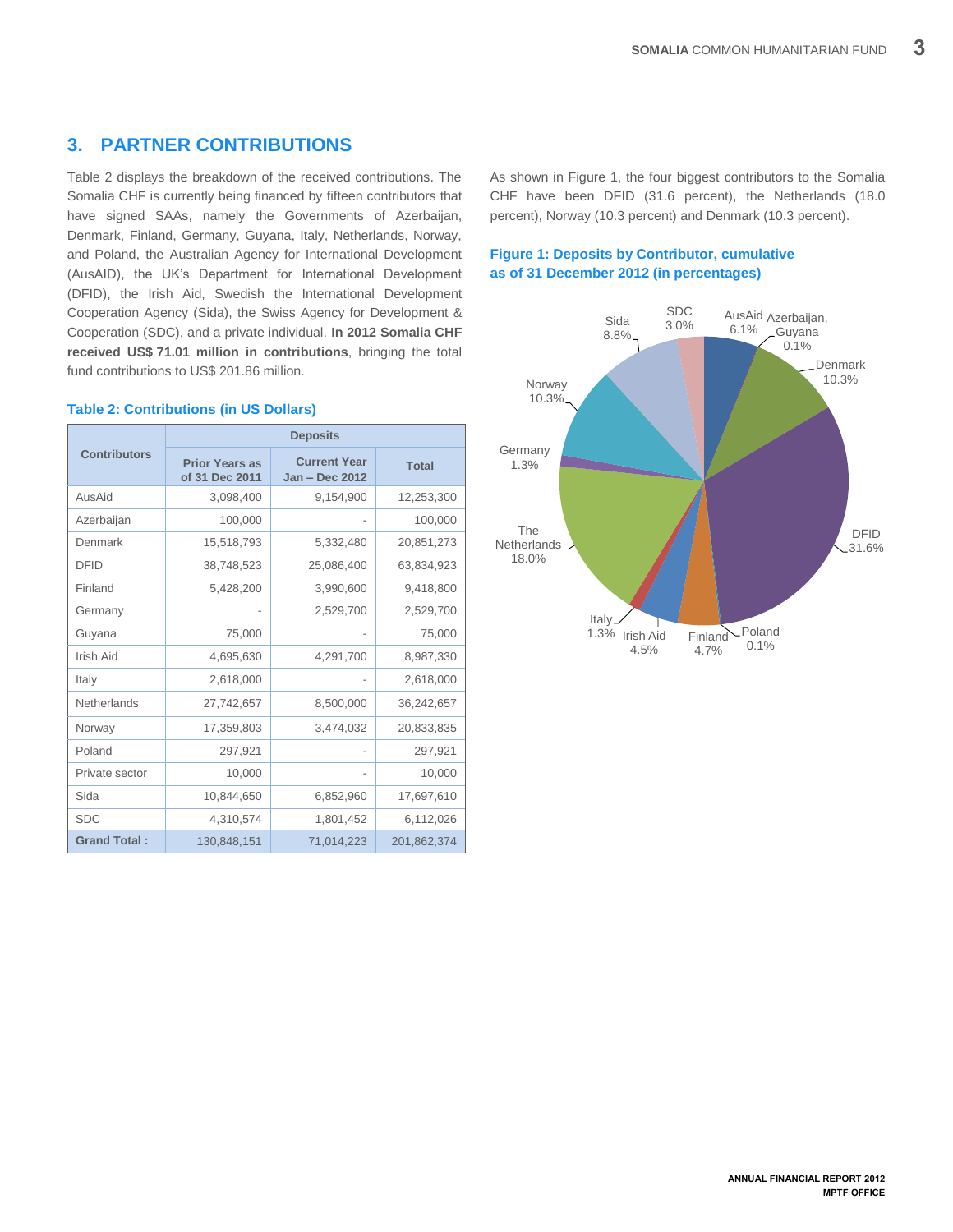# <span id="page-6-0"></span>**4. INTEREST EARNED**

Table 3 provides a summary of the interest earned.

# <span id="page-6-1"></span>4.1 ADMINISTRATIVE AGENT (FUND-LEVEL) EARNED INTEREST

During the reporting period, the Somalia CHF AA (Fund-level) earned interest income was US\$ 194,617, which when combined with the interest income for prior years brings the total Fund-level earned interest to US\$ 476,991.

# <span id="page-6-2"></span>4.2 INTEREST EARNED BY PARTICIPATING **ORGANIZATIONS**

All interest earned by the Participating Organizations is credited to the Somalia CHF account unless the governing bodies of the said Participating Organizations have approved decisions that govern the specific use of interest earned on contributions. US\$ 18,322 in interest earnings was received from FAO and UNDP.

## **Table 3: Earned Interest and Investment Income (in US Dollars)**

| <b>Administrative Agent</b>                                            | <b>Prior Years</b><br>as of<br>31 Dec 2011 | <b>Current Year</b><br>Jan - Dec<br>2012 | <b>Total</b> |
|------------------------------------------------------------------------|--------------------------------------------|------------------------------------------|--------------|
| Fund Earned Interest and<br>Investment Income                          | 282,374                                    | 194,617                                  | 476.991      |
| <b>Total - Fund Earned</b><br>Interest and Investment<br><b>Income</b> | 282,374                                    | 194,617                                  | 476,991      |
| <b>FAO</b>                                                             | ۰                                          | 383                                      | 383          |
| <b>UNDP</b>                                                            | ٠                                          | 17.939*                                  | 17.939       |
| <b>Total - Interest Income</b><br>received from PO                     | -                                          | 18,322                                   | 18,322       |
| <b>Total</b>                                                           | 282,374                                    | 212,939                                  | 495.313      |

\*The 2011 earned interest reported in 2012.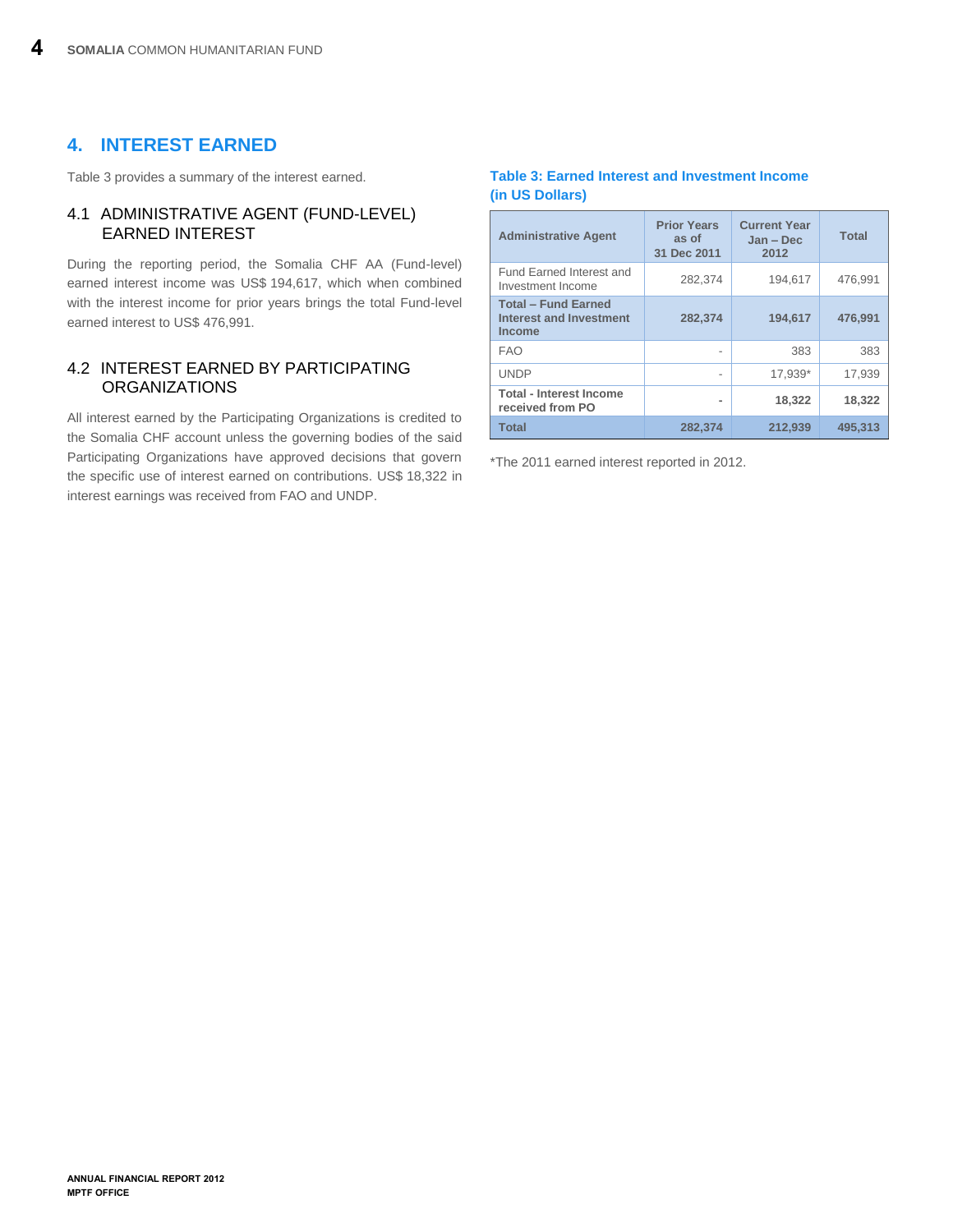# <span id="page-7-0"></span>**5. TRANSFER OF FUNDS**

With the overall aim of improving the timeliness and coherence of the humanitarian response, improving needs assessment and enhancing the Consolidated Appeal Process (CAP), upon decision of the Humanitarian Coordinator transfers of funds were made to projects in ten Clusters of the Somalia CHF namely: Agriculture and Livelihoods, Education, Enabling Programming, Food Assistance, Health, Logistics, Nutrition, Protection, Shelter and Non-Food Items (NFIs), and Water and Sanitation (WASH).

# <span id="page-7-1"></span>5.1 TRANSFERS TO PARTICIPATING **ORGANIZATIONS**

Ten Participating Organizations have signed the MOU for the Somalia CHF since its inception in May 2010. **In 2012 the Administrative Agent, based on the approval of the HC, transferred US\$ 90.55 million to ten Participating Organizations, bringing the total cumulative amount transferred to US\$ 198.55 million.** The distribution of transferred funding, consolidated by Participating Organization is summarized in Table 4. The term "Net Funded Amount" refers to amounts transferred to a Participating Organization less any refunds transferred back by the Participating Organization.

#### **Table 4: Transfers, Refunds and Net Funded Amount by Participating Organization (in US Dollars)**

|                               |                          | Prior Years as of 31 Dec 2011 |                                    |                  | <b>Current Year Jan - Dec 2012</b> |                             | <b>Total</b>     |                              |                             |
|-------------------------------|--------------------------|-------------------------------|------------------------------------|------------------|------------------------------------|-----------------------------|------------------|------------------------------|-----------------------------|
| Participating<br>Organization | <b>Transfers</b>         | <b>Refunds</b>                | <b>Net Funded</b><br><b>Amount</b> | <b>Transfers</b> | <b>Refunds</b>                     | <b>Net Funded</b><br>Amount | <b>Transfers</b> | <b>Refunds</b>               | <b>Net Funded</b><br>Amount |
| <b>FAO</b>                    | 5,486,244                |                               | 5,486,244                          | 5,104,658        | (11, 441)                          | 5,093,216                   | 10,590,902       | (11, 441)                    | 10,579,461                  |
| NGO/OCHA                      | 75,323,349               |                               | 75,323,349                         | 61,275,845       |                                    | 61,275,845                  | 136,599,194      | $\overline{\phantom{a}}$     | 136,599,194                 |
| <b>OCHA</b>                   | $\overline{\phantom{a}}$ | $\qquad \qquad \blacksquare$  | $\overline{\phantom{a}}$           | 665,075          |                                    | 665,075                     | 665,075          | $\overline{\phantom{a}}$     | 665,075                     |
| <b>UNDP</b>                   | 2,216,024                |                               | 2,216,024                          | 960,000          | $\overline{a}$                     | 960,000                     | 3,176,024        | $\overline{\phantom{0}}$     | 3,176,024                   |
| <b>UNFPA</b>                  | 500,000                  |                               | 500,000                            | 1,176,368        |                                    | 1,176,368                   | 1,676,368        | $\qquad \qquad \blacksquare$ | 1,676,368                   |
| <b>UNHABITAT</b>              | $\overline{\phantom{a}}$ |                               | $\overline{\phantom{a}}$           | 854,224          |                                    | 854,224                     | 854,224          | $\overline{\phantom{a}}$     | 854,224                     |
| <b>UNHCR</b>                  | 2,960,020                |                               | 2,960,020                          | 2,943,250        |                                    | 2,943,250                   | 5,903,269        | $\overline{\phantom{0}}$     | 5,903,269                   |
| <b>UNICEF</b>                 | 13,130,330               | $\overline{\phantom{a}}$      | 13,130,330                         | 6,021,081        | $\overline{\phantom{a}}$           | 6,021,081                   | 19,151,411       | $\overline{\phantom{a}}$     | 19,151,411                  |
| <b>UNOPS</b>                  | 398,793                  |                               | 398,793                            | 1,511,471        |                                    | 1,511,471                   | 1,910,264        | $\overline{\phantom{a}}$     | 1,910,264                   |
| <b>WFP</b>                    | 4,695,100                |                               | 4,695,100                          | 7,533,217        |                                    | 7,533,217                   | 12,228,317       | $\overline{\phantom{a}}$     | 12,228,317                  |
| <b>WHO</b>                    | 3,286,456                | $\overline{\phantom{a}}$      | 3,286,456                          | 2,508,399        |                                    | 2,508,399                   | 5,794,855        |                              | 5,794,855                   |
| <b>Grand Total</b>            | 107,996,316              |                               | 107,996,316                        | 90,553,586       | (11, 441)                          | 90,542,145                  | 198,549,902      | (11, 441)                    | 198,538,461                 |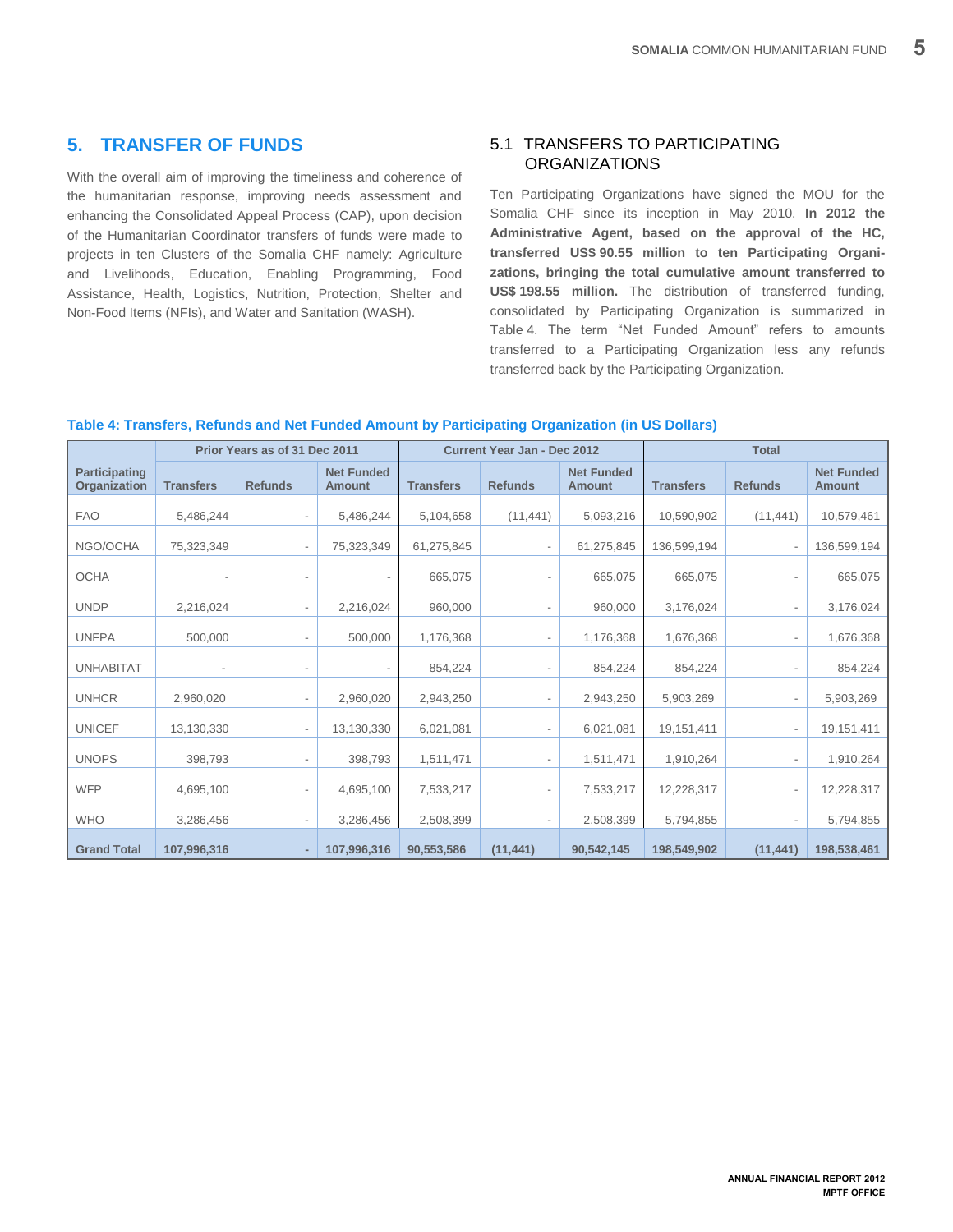OCHA serves as a Managing Agent (MA) for funds approved by the HC for implementation by NGOs. As shown in Table 4 and Figure 2, in 2012 OCHA as a Managing Agent received the largest share of funding for NGO projects (US\$ 61.28 million or 67.7 percent), followed by WFP (US\$ 7.53 million or 8.3 percent), UNICEF (US\$ 6.02 million or 6.7 percent), FAO (US\$ 5.10 million or 5.6 percent), UNHCR (US\$ 2.94 million or 3.3 percent), WHO (US\$ 2.50 million or 2.8 percent) and others, as shown in Figure 2.

## **Figure 2: Net funded amount by Participating Organization for the period of 1 January to 31 December 2012 (in percentages)**



# <span id="page-8-0"></span>5.2 TRANSFERS BY CLUSTER

**December 2012 (in US Dollars)**

The Somalia CHF has the following ten clusters: Education, Enabling Programming, Food Assistance, Health, Agriculture and Livelihoods, Logistics, Nutrition, Protection, Shelter and NFIs, and WASH. Table 5 below shows the total approved funding by Cluster.

**Table 5: Cumulative Net funded amount by Cluster as of 31** 

| <b>Clusters</b>             | <b>Total Net Funded Amount</b> |
|-----------------------------|--------------------------------|
| Agriculture and Livelihoods | 29,658,153                     |
| Education                   | 2,720,255                      |
| <b>Enabling Programming</b> | 9,613,768                      |
| Food Assistance             | 24,876,871                     |
| Health                      | 25,003,088                     |
| Logistics                   | 3,791,198                      |
| Nutrition                   | 32,320,961                     |
| Protection                  | 5,050,462                      |
| Shelter - NFIs              | 23,882,091                     |
| WASH                        | 41,633,054                     |
| <b>Total</b>                | 198,549,902                    |

As shown in Figure 3, the clusters receiving the largest share of funding in 2012 were: WASH (21.0 percent), Nutrition (16.3 percent), Agriculture and Livelihoods (14.9 percent), Health

## **Figure 3: Cumulative Net funded amount by Cluster as of 31 December 2012 (in percentages)**

(12.6 percent) and Food Assistance (12.5 percent).





Photo: Nutrition project in Mogadishu. Wet feeding for children. NGC SCAAID.2012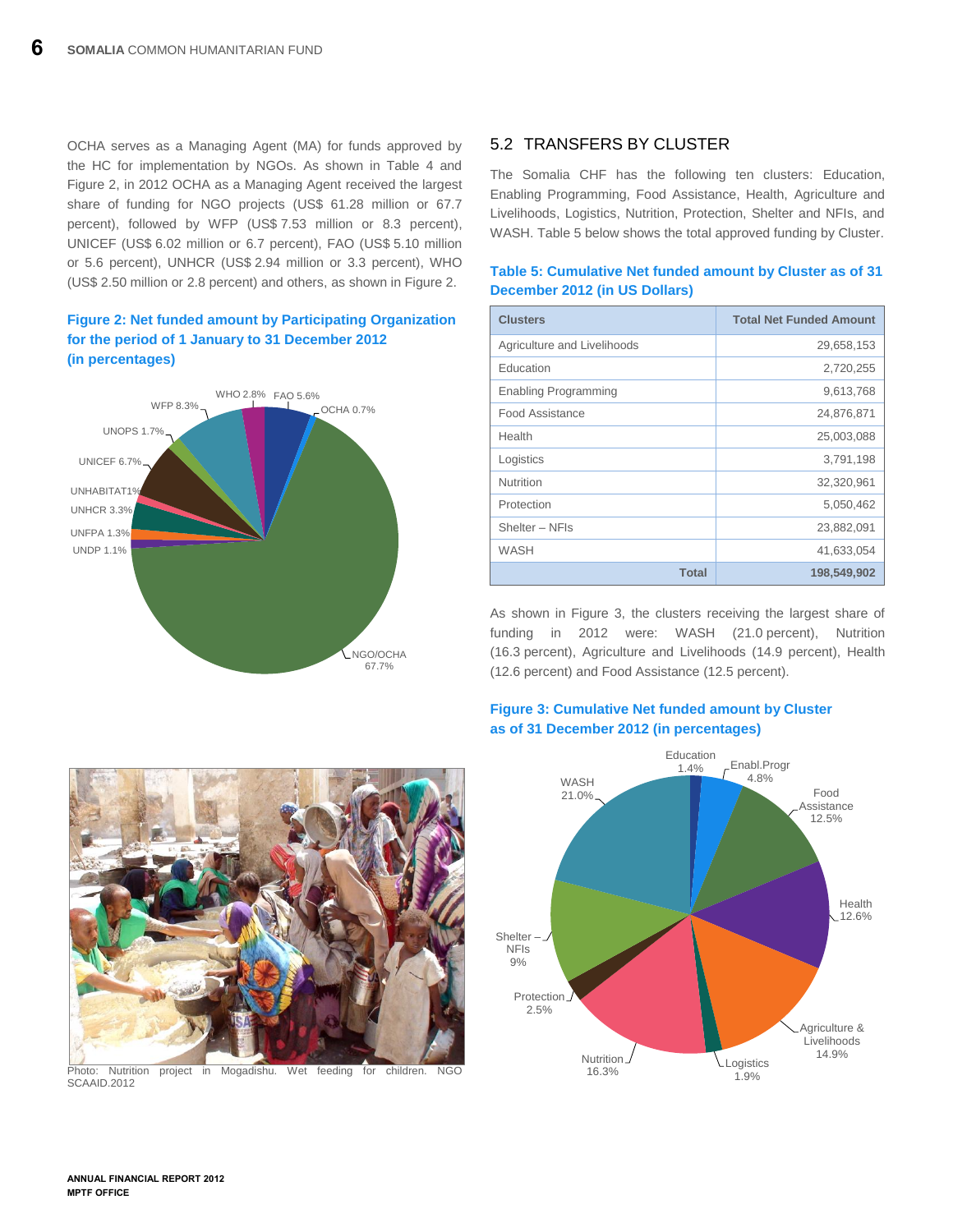# <span id="page-9-0"></span>**6. EXPENDITURE REPORTED BY PARTICIPATING ORGANIZATIONS**

Project expenditures are incurred and monitored by each Participating Organization and are reported as per the agreed upon categories for inter-agency harmonized reporting. In 2006 the UN Development Group (UNDG) set six categories against which UN entities must report project expenditures. Effective 1 January 2012, the UN Chief Executive Board modified these categories as a result of IPSAS adoption to comprise eight categories. All expenditures reported up to 31 December 2011 are presented in the previous six categories, and all expenditure reported from 1 January 2012 are presented in the new eight categories. The old and new categories are noted to the right.

The reported expenditures were submitted to the MPTF Office by the Participating Organizations via UNEX - the MPTF Office's expenditure reporting tool. The 2012 expenditure data has been posted on [MPTF](http://mptf.undp.org/factsheet/fund/HSO10)  [Office GATEWAY](http://mptf.undp.org/factsheet/fund/HSO10) and can be found in this report in Tables 6 and 7.

## **2012 CEB**

# **Expense Categories**

- 1. Staff and personnel costs
- 2. Supplies, commodities and materials
- 3. Equipment, vehicles, furniture and depreciation
- 4. Contractual services
- 5. Travel
- 6. Transfers and grants
- 7. General operating expenses

DELIVERY RATES

<span id="page-9-1"></span>6.1 OVERALL EXPENDITURE AND FINANCIAL

Table 6a presents the net funded amount, expenditures incurred and the financial delivery rates with breakdown by Participating

8. Indirect costs

# **2006 UNDG Expense Categories**

- 1. Supplies
- 2. Personnel
- 3. Training 4. Contracts
- 5. Other direct costs
- 
- 6. Indirect costs

## **Table 6a: Expenditure with breakdown by Participating Organization (in US Dollars)**

| <b>Participating Organization</b> | <b>Current Year Jan-Dec 2012</b> |                    | <b>Total</b>             |                    | <b>Delivery</b> |
|-----------------------------------|----------------------------------|--------------------|--------------------------|--------------------|-----------------|
|                                   | <b>Net Funded Amount</b>         | <b>Expenditure</b> | <b>Net Funded Amount</b> | <b>Expenditure</b> | <b>Rate (%)</b> |
| <b>FAO</b>                        | 5,093,216                        | 1,515,992          | 10,579,461               | 4,682,455          | 44              |
| NGO/OCHA                          | 61,275,845                       | 60,862,410         | 136,599,194              | 135,693,388        | 99              |
| <b>OCHA</b>                       | 665,075                          | 469,156            | 665,075                  | 469,156            | 71              |
| <b>UNDP</b>                       | 960,000                          | 1,809,042          | 3,176,024                | 2,999,282          | 94              |
| <b>UNFPA</b>                      | 1,176,368                        | 779,149            | 1,676,368                | 1,072,182          | 64              |
| <b>UNHABITAT</b>                  | 854,224                          | 15,492             | 854,224                  | 15,492             | 2               |
| <b>UNHCR</b>                      | 2,943,250                        | 1,684,468          | 5,903,269                | 4,381,937          | 74              |
| <b>UNICEF</b>                     | 6,021,081                        | 3,311,555          | 19,151,411               | 14,318,441         | 75              |
| <b>UNOPS</b>                      | 1,511,471                        | 417,861            | 1,910,264                | 813,883            | 43              |
| <b>WFP</b>                        | 7,533,217                        | 3,193,690          | 12,228,317               | 7,888,790          | 65              |
| <b>WHO</b>                        | 2,508,399                        | 1,196,894          | 5,794,855                | 3,483,790          | 60              |
| <b>Total</b>                      | 90,542,145                       | 75,255,709         | 198,538,461              | 175,818,796        | 89              |

## **Table 6b: Expenditure with breakdown by Cluster (in US Dollars)**

|                             | <b>Current Year Jan-Dec 2012</b> |                    | <b>Total</b>             | <b>Delivery</b>    |             |
|-----------------------------|----------------------------------|--------------------|--------------------------|--------------------|-------------|
| <b>Clusters</b>             | <b>Net Funded Amount</b>         | <b>Expenditure</b> | <b>Net Funded Amount</b> | <b>Expenditure</b> | Rate $(\%)$ |
| Education                   | 2,402,614                        | 2,395,691          | 2,720,255                | 2,713,331          | 100         |
| Enabling Programming        | 6,199,888                        | 4,119,129          | 9,613,768                | 6,507,224          | 68          |
| <b>Food Assistance</b>      | 18,572,259                       | 17,395,977         | 24,876,871               | 23,700,589         | 95          |
| Health                      | 9,410,628                        | 7,620,882          | 25,003,088               | 21,234,719         | 85          |
| Agriculture and Livelihoods | 1,227,359                        | 2,398,660          | 29,646,712               | 28,498,231         | 96          |
| Logistics                   | 2,796,098                        | 2,796,098          | 3,791,198                | 3,791,198          | 100         |
| <b>Nutrition</b>            | 15,717,647                       | 9,605,286          | 32,320,961               | 25,823,989         | 80          |
| Protection                  | 4,184,991                        | 4, 161, 126        | 5,050,462                | 4,764,046          | 94          |
| Shelter - NFIs              | 14,050,178                       | 8,841,285          | 23,882,091               | 18,673,196         | 78          |
| WASH                        | 15,980,482                       | 15,921,576         | 41,633,054               | 40,112,365         | 96          |
| <b>Total</b>                | 90,542,145                       | 75,255,709         | 198,538,461              | 175,818,796        | 89          |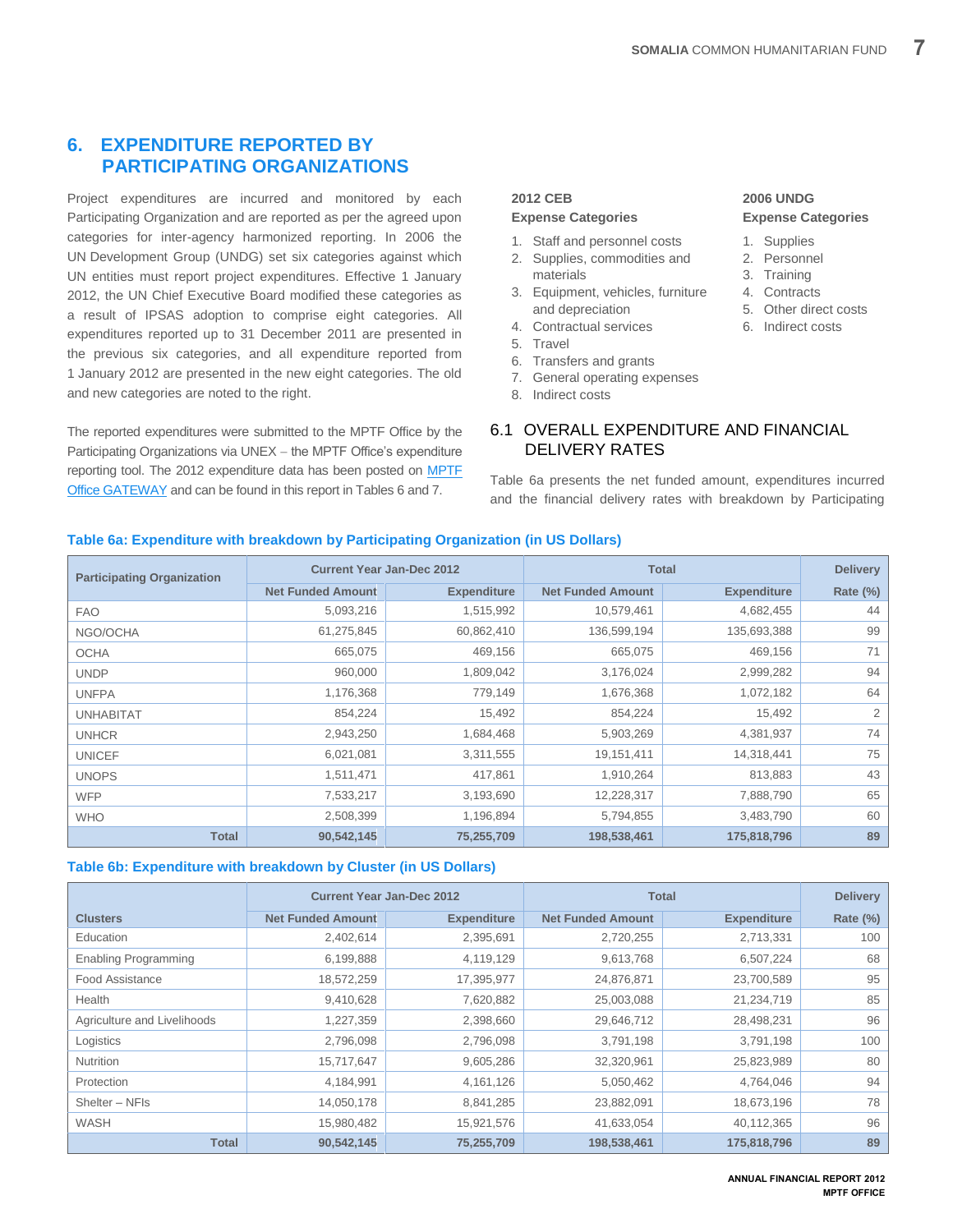Organization, and Table 6b shows the net funded amount, expenditures incurred and the financial delivery rates, by Cluster. In 2012, US\$ 90.54 million was transferred to Participating Organizations, which **reported US\$ 75.26 million in expenditure**.

The cumulative **delivery rate** as at 31 December 2012 is **89 percent. This delivery rate is a solid indicator of the Somalia CHF's robust performance since its establishment.**

The Clusters that have reported the highest expenditure cumulatively were WASH with US\$ 40.11 million in expenditure; Agriculture and Livelihoods with US\$ 28.50 million; Nutrition with US\$ 25.82 million and Food Assistance with US\$ 23.70 million, as shown in Figure 4.

Figure 5 depicts the cumulative delivery rate by Cluster. Logistics reported 100 percent; Education reported more than 99 percent and WASH and Food assistance more than 95 percent delivery rate at the end of 2012.



## **Figure 5: Cumulative Delivery Rate by Cluster as of 31 December 2012 (in percentages)**



## **Figure 4: Cumulative Net Funded Amount and Expenditure with Breakdown by Cluster**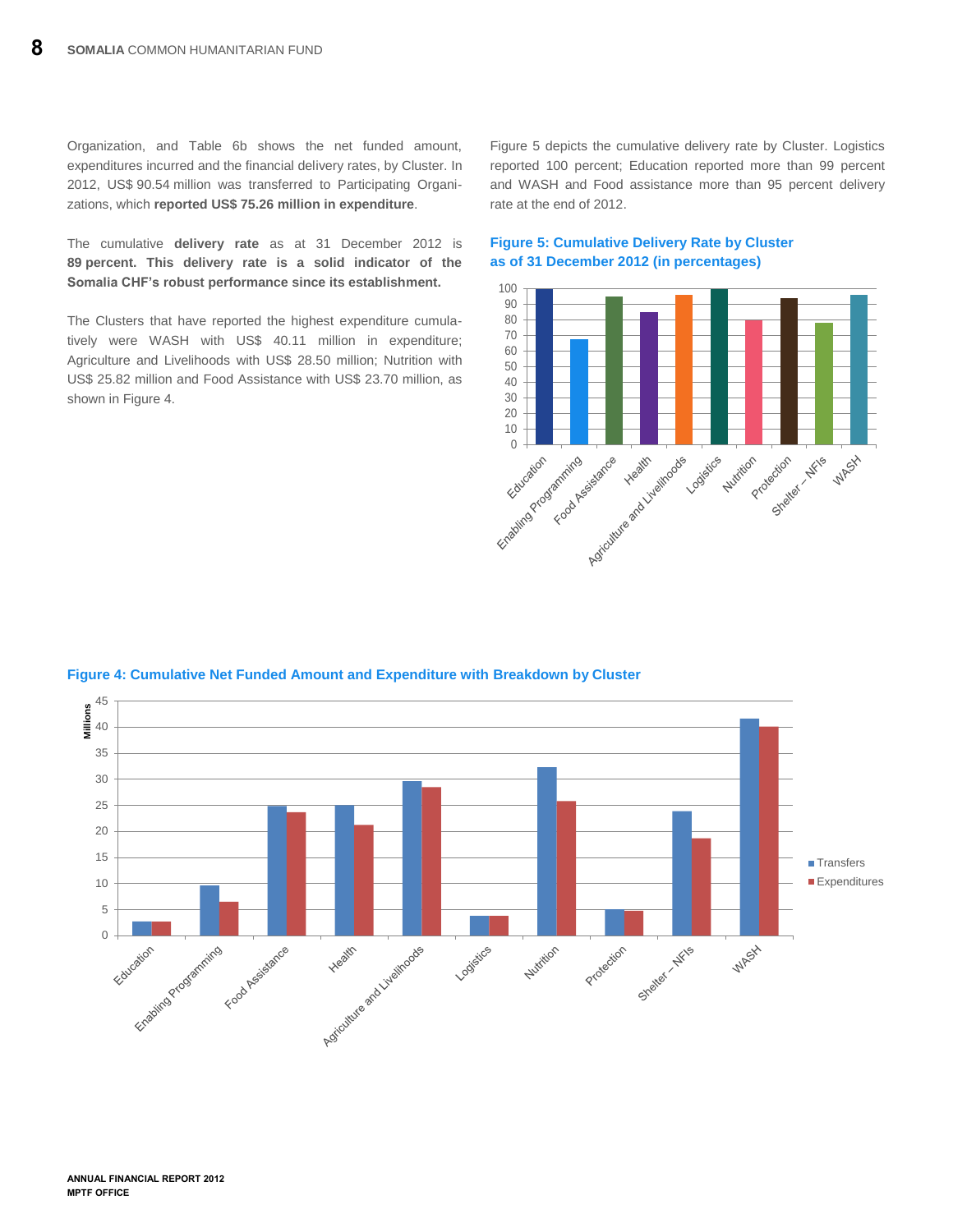## <span id="page-11-0"></span>6.2 TOTAL EXPENDITURE REPORTED BY CATEGORY

Table 7 shows the expenditure of the CHF as per the agreed upon reporting categories. As per Figure 6, the highest amounts of 2012 expenditure were: General Operating Expenses (US\$ 61.39 million or 85 percent), followed by Contractual Services (US\$ 3.92 million or 5 percent) and Supplies, Commodities and Materials (US\$2.80 million or 4 percent). The high percentage of expenditure reported against 'General Operating Expenses' category is due to the fact that NGO projects (for which OCHA serves as a Managing Agent) recorded most of their expenditure against the abovementioned category.

# **Figure 6: Expenditure by new budget category 1 January through 31 December 2012 (in percentage)**



<span id="page-11-1"></span>Note: "General Operating Expenses" category is the highest expenditure category in 2012 (84.9 percent), due to the recording the NGO expenditure in this category by OCHA, as explained above.

| Category                                                | <b>Prior Years as of</b><br>31 Dec 2011 | <b>Current Year</b><br><b>Jan-Dec 2012</b> | <b>TOTAL</b> | Percentage of<br><b>Total Programme</b><br>Cost |
|---------------------------------------------------------|-----------------------------------------|--------------------------------------------|--------------|-------------------------------------------------|
| Supplies, Commodities, Equipment and<br>Transport (Old) | 13,054,474                              |                                            | 13,054,474   | 7.73                                            |
| Personnel (Old)                                         | 4,178,697                               | $\overline{\phantom{a}}$                   | 4,178,697    | 2.47                                            |
| Training of Counterparts (Old)                          | 152,121                                 |                                            | 152,121      | 0.09                                            |
| Contracts (Old)                                         | 4,989,527                               | ٠                                          | 4,989,527    | 2.95                                            |
| Other direct costs (Old)                                | 74,293,079                              |                                            | 74,293,079   | 43.98                                           |
| Staff & Personnel Cost (New)                            |                                         | 1,496,400                                  | 1,496,400    | 0.89                                            |
| Suppl, Comm, Materials (New)                            |                                         | 2,800,670                                  | 2,800,670    | 1.66                                            |
| Equip, Veh, Furn, Depn (New)                            |                                         | 94,711                                     | 94.711       | 0.06                                            |
| Contractual Services (New)                              |                                         | 3,919,277                                  | 3,919,277    | 2.32                                            |
| Travel (New)                                            | $\overline{\phantom{a}}$                | 474,695                                    | 474,695      | 0.28                                            |
| Transfer and Grants(New)                                |                                         | 2,102,723                                  | 2,102,723    | 1.24                                            |
| <b>General Operating Expenses (New)</b>                 |                                         | 61,387,099                                 | 61,387,099   | 36.34                                           |
| <b>Programme Costs Total</b>                            | 96,667,898                              | 72,275,575                                 | 168,943,473  | 100.00                                          |
| <b>Indirect Support Costs Total</b>                     | 3,895,188                               | 2,980,135                                  | 6,875,323    | 4.07                                            |
| <b>Grand Total</b>                                      | 100,563,087                             | 75,255,709                                 | 175,818,796  | 0.00                                            |

# **Table 7: Total Expenditure by Category (in US Dollars)**